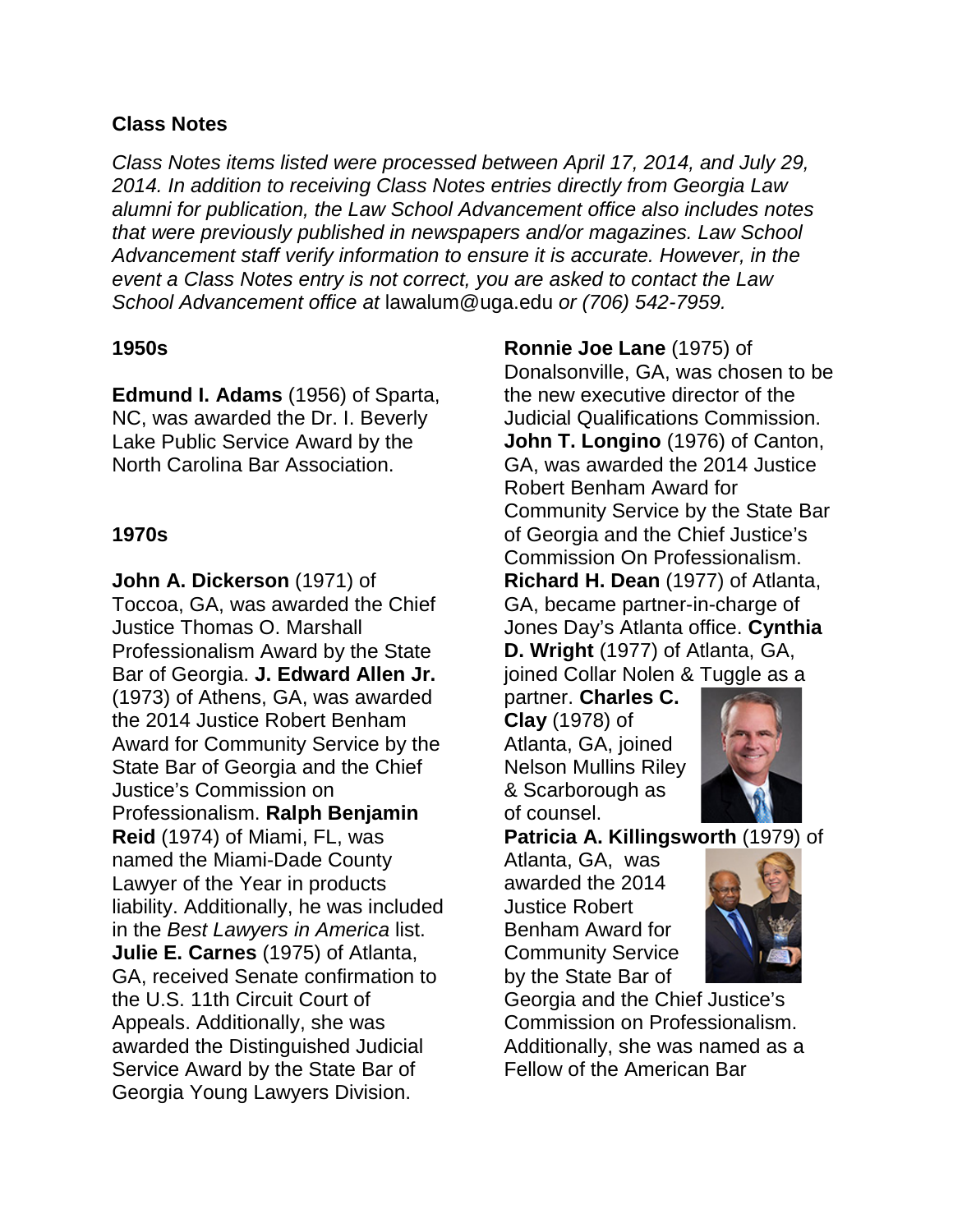Association College of Workers' Compensation Lawyers.

### **1980s**

**Floyd C. Newton III** (1980) of Atlanta, GA, was appointed to the IRS Advisory Committee on tax exempt and government entities.



**Patrick T. O'Connor** (1981) of Savannah, GA, became secretary of the State Bar of Georgia. **Kenneth S. Resnick** (1981) of

Santa Fe, NM, retired from GE. Additionally, he started a new venture, ATRQ Global. **Frederick L. Warren III** (1981) of Atlanta, GA, was elected as a Fellow of the College of Labor and Employment Lawyers. **Ertharin Cousin** (1982) of Rome, Italy, was included as one of the world's 100 most influential people by *Time* magazine. **Michael W. Lord** (1983) of Atlanta, GA, joined Freeman Mathis & Gary as a partner. **David A. Smith** (1983) of Atlanta, GA, was elected to the Board of Trustees for the Georgia Trust for Historic Preservation. **Elizabeth B. Hodges** (1984) of Atlanta, GA, became a partner of Cohen Pollock Merlin & Small. **Norman F.J. Allen III** (1985) of Tampa, FL, became a staff judge advocate with the U.S. Army. **Robert O. Ball** (1986) of Atlanta,

GA, became a partner at Sutherland Asbill & Brennan. **Julie Cochran Earp** (1986) of Greensboro, NC, was elected Chair of



Smith Moore Leatherwood. Additionally, she was included in the 2014 Chambers USA Guide by Chambers and Partners. **Craig M. Frankel** (1986) of Atlanta, GA, was elected as a Fellow in the American College of Trust and Estate Counsel.



**Paul G. Durdaller** (1987) of Atlanta, GA, was selected by *Corporate INTL Magazine* as a recepient of the 2014 Corporate

INTL's Global Awards. **Deanie Quillian** (1988) of Atlanta, GA, joined Gaslowitz Frankel as an attorney.





**Kirby C. Mason** (1989) of Savannah, GA, was elected president of the Georgia Defense Lawyers Association. **Alan J. Prince** (1989) of

Dunwoody, GA, was recognized by the Woodruff Arts Center with its

Charles R. Yates award. **Audrey P. Tillman** (1989) of Columbus, GA, was named general counsel of Aflac. **Susan J. Wilson** 



(1989) of Athens, GA, was named executive director of career development for Georgia Law.

# **1990s**

**Laura E. Woodson** (1990) of Atlanta, GA, was named associate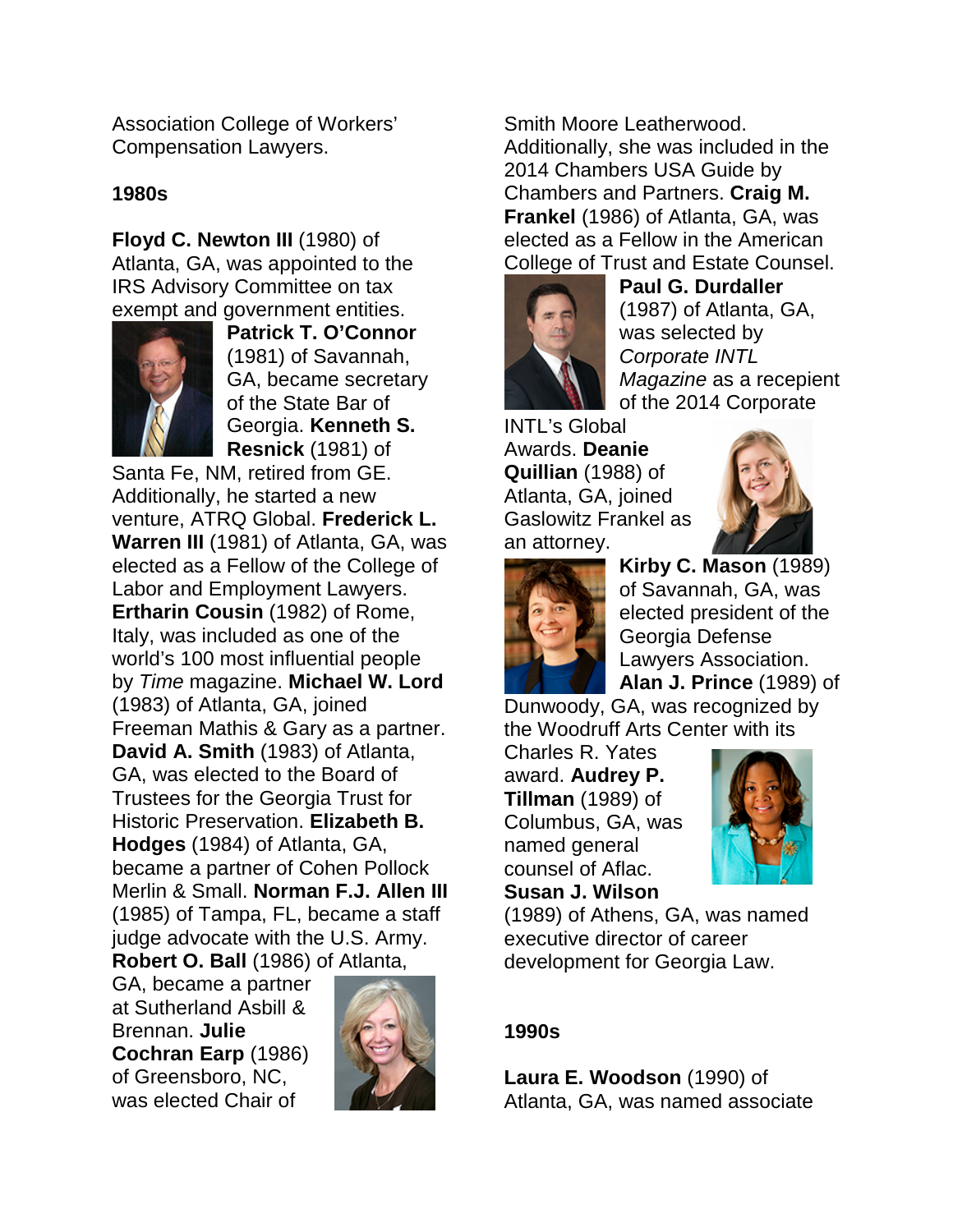director of career development for Georgia Law. **Joan T. Gabel** (1993) of Columbia, MO, was appointed to the board of directors for the Association to Advance Collegiate Schools of Business. **David P. Whisnant** (1993) of Atlanta, GA, was appointed as executive director of the Georgia Law Center for the

Homeless. **Kurt M. Rozelsky** (1994) of Greenville, SC, was honored as a 2014 South Carolina Super Lawyer. **Cynthia L. Ryan**



(1994) of Denver, CO, was nominated as a finalist in the Denver Business Journal C-Suite Award for



Top Chief Legal Office. **Wayne A. Morrison** (1996) of Marietta, GA, was named president of the Cobb County Bar Association's Family Law Section. **Michele** 

**A. Jones** (1997) of Avondale Estates, GA, became a staff attorney for Janis C. Gordon of the State Court of DeKalb County. **Dorian Murry** (1998) of Stone Mountain, GA, was awarded the 2013 Georgia Association of Criminal Defense Lawyers Strike Force Soldier Award.



**Sherry V. Neal** (1999) of Atlanta, GA, was admitted to the American Academy of Adoption Attorneys.

### **2000 – 2004**

**Glianny Fagundo** (2000) of Atlanta, GA, joined Taylor English Duma. **Catherine McCall Ginsberg** (2000) of Atlanta, GA, became deputy general counsel of the Georgia Department of Administrative Services. **Shyam K. Reddy** (2000) of Norcross, GA, became chief adminstrative officer, general counsel and corporate secretary at Eurazmax International, Inc. **Rebecca S. Sullivan** (2000) of Johns Creek, GA, became the new assistant commissioner and general counsel at the Georgia Department of



Administrative Services. **Rebecca L. Rieder** (2001) of Atlanta, GA, was included in *Atlanta Magazine's* Super Lawyers list and *Super Lawyers'* list of the Top

50 Women Lawyers in Georgia. Additionally, she was granted Fellowship in the Academy of Matrimonial Law. **Lisa M. Taylor** (2001) of Silver Spring, MD, was included in the UGA Alumni Association's 40 Under 40 Class of

2014. **David W. Adams** (2002) of Atlanta, GA, joined Stites & Harrison as a partner. Additionally, he was



included in the UGA Alumni Association's 40 Under 40 Class of 2014. **Mary Paige Adams** (2002) of Atlanta, GA, was appointed to serve on Georgia's Ethics Commission. **Christi E. James** (2002) of Macon,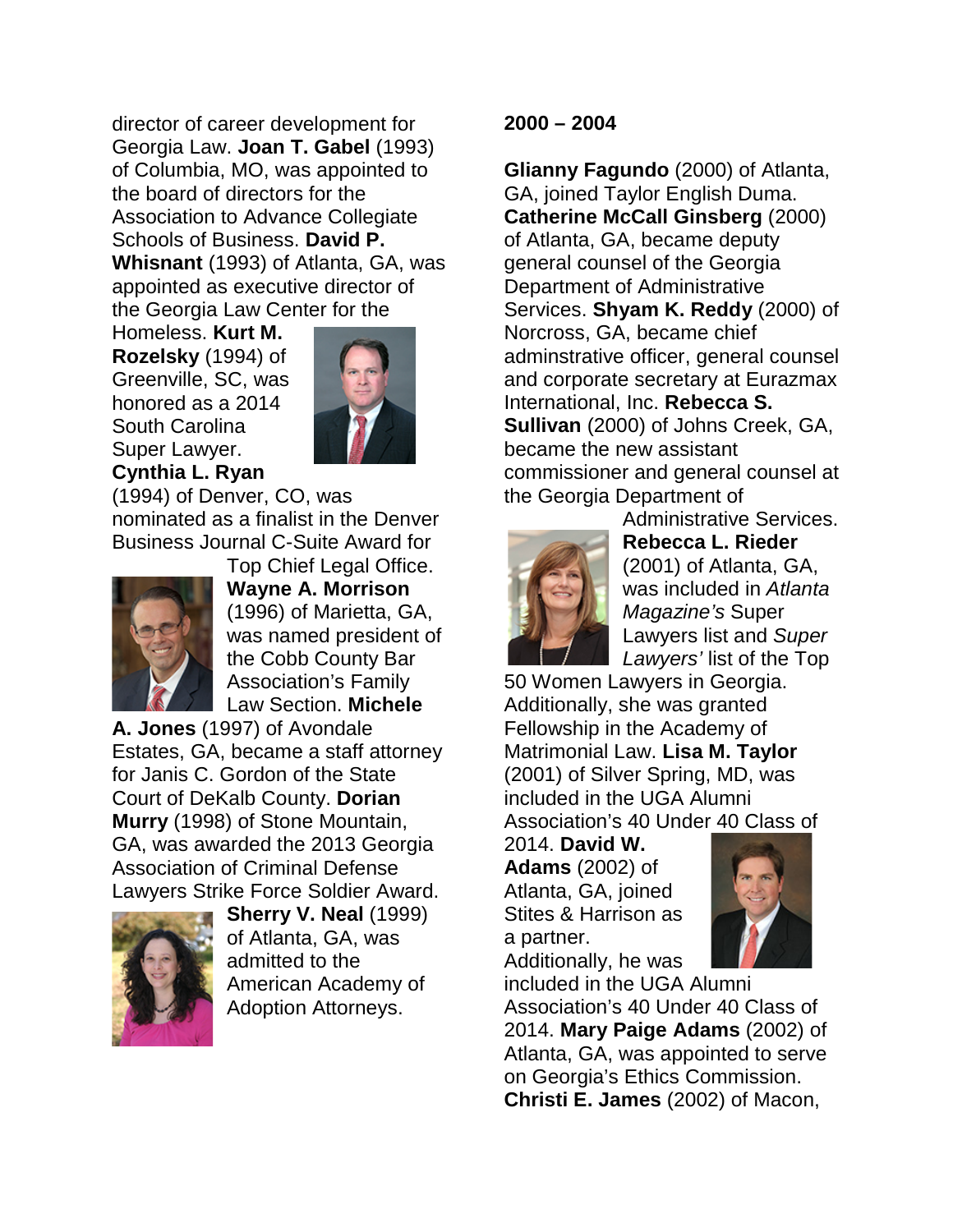GA, was named a partner at Chambless Higdon Richardson Katz & Griggs. **Rachel P. Shockley** (2002) of Atlanta, GA, became a partner at Kessler & Solomiany. **Beverly Shannon Wallace** (2002) of Woodstock, GA, was included in the UGA Alumni Association's 40 Under 40 Class of 2014. **Leslie K. Eason** (2003) of Atlanta, GA, became senior counsel at Gordon & Rees. **Stacey G. Evans** (2003) of Smyrna, GA, was chosen as one of the Georgia Trial Lawyers Association's Legislators of the Year. **Mandy L. Miller** (2003) of Buford, GA, joined McKesson Corporation's law department in Alpharetta, GA as counsel for corporate procurement. **William Ryan Teague** (2003) of Atlanta, GA, was included in the UGA Alumni Association's 40 Under



40 Class of 2014. **Charles A. Pannell** (2004) of Atlanta, GA was awarded the Distinguished Service Medal by the Linn Inn Alliance at the annual

New York Intellectual Property Law Association's Judges Dinner.

# **2005 – 2009**

**Meredith A. Watts** (2006) of Decatur, GA, joined Slotkin & Caiola as an associate. **Hillary A. Cranford**  (2007) of Sugar Hill, GA, became a staff attorney with the Cobb County Probate Court. **Ansly E. Moyer** (2007) of Atlanta, GA, has joined King & Spalding as an associate.



**Shalanna L. Pirtle** (2007) of Charlotte, NC, was named a Rising Star on the 2014 North Carolina Super Lawyers list.

**James E. Butler III** (2008) of Atlanta, GA established his own firm, Butler Tobin, in partnership with Darren Tobin. **Anne** 



**M. Du Toit** (2008) of Atlanta, GA, joined Morgan & Akins. **Andrew L. Gorman** (2008) of Savannah, GA, became chief operating officer at PolyCase Ammunition, Inc.



**John P. Jett** (2008) of Atlanta, GA, was selected to participate in the LEAD Atlanta Class of 2015. Additionally, he received the Award of

Achievement for Service to the Bar by the State Bar of Georgia Young Lawyers Division. **Tafara C. Makaya** (2008) of Milwaukee, WI, became the assistant city attorney for the City of Milwaukee. **Tiffany M. Mallory** (2008) of Augusta, GA, was awarded the 10th Annual Ethics and Professionalism Award by the State Bar of Georgia Young Lawyers Division. Additionally, she was recognized by *Augusta Magazine* and the Metro Chamber of Commerce as a 2014 Top 10 in 10 Young Professional to Watch. **Chloe Forkner Johnson** (2009) of Hot Springs, NC, has published an update on the work of the N.C. Commission on Racial and Ethnic Disparities in the Criminal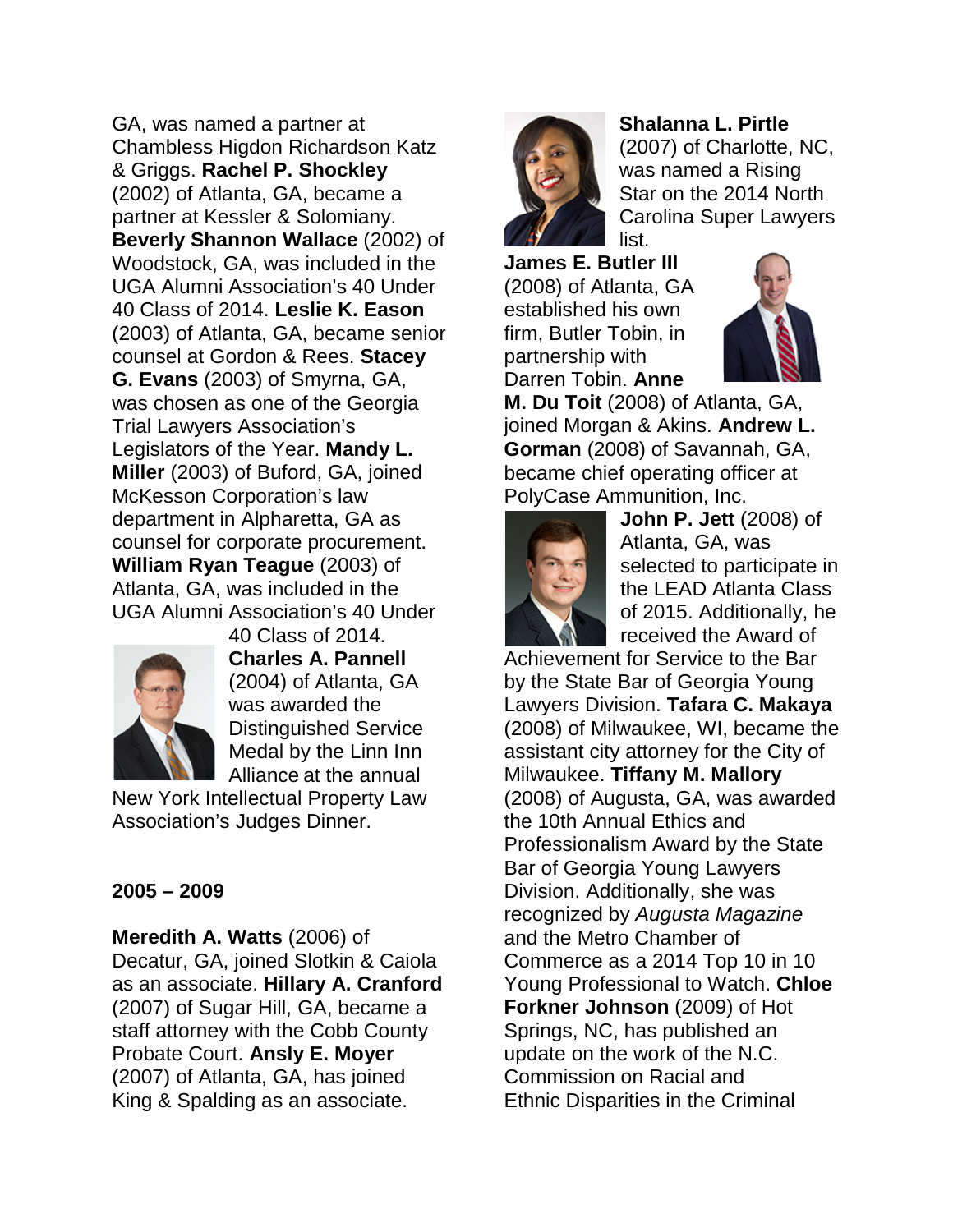Justice System in the April 2014



issue of *Trial Briefs*. **Darren Tobin** (2008) of Atlanta, GA, established his own firm, Butler Tobin, in partnership with James E. Butler III. **Rohan T.** 

**Kale** (2009) of Atlanta, GA, joined Kilpatrick Townsend & Stockton as an associate. **Jessica C. Nix** (2009) of Atlanta, GA, received the Award of Achievement for Service to the Public by the State Bar of Georgia Young Lawyers Division.

# **2010 – 2013**

**John Stephen Albright** (2010) of Savannah, GA, joined Gulfstream

Aerospace. **Jared F. Barnett** (2010) of Atlanta, GA, joined SK Commercial Realty as vice president of investments.



**Bradley D. Kay** (2011) of Atlanta, GA, became an associate at Morris Manning & Martin. **Michael T. Rafi** (2011) of Atlanta, GA, joined Law & Moran. **Karli A. Swift** (2011) of Atlanta, GA, joined Baker Donelson Bearman Caldwell & Berkowitz as an associate. **Brittany H. Bolton** (2012) of Stockbridge, GA, joined the office of the Attorney General of Georgia

as an assistant attorney general. **James C. Evans** (2012) of Atlanta, GA, has joined Lewis Brisbois Bisgaard &



Smith as an associate. Additionally, he had an article published in the *Georgia Bar Journal* (June 2014) and in the *Georgia Defense Lawyer* (May 2014). **Kathryn D. Wilson** (2012) of Chattanooga, TN, has joined Hudson Cook as an associate. **Harry D. Dixon III** (2013) of Savannah, GA, had his article "Vietnam's Developing Anti-Money Laundering Framework: FDI Issues for U.S. Banks" published in the American Bar Association's *International Law News* (Summer 2014). **Bryan A. Fox** (2013) of Pittsburg, PA, has established his own firm, Bryan A. Fox Law. **Bradley Harris** (2013) of New York, NY, joined Glaceau legal department.